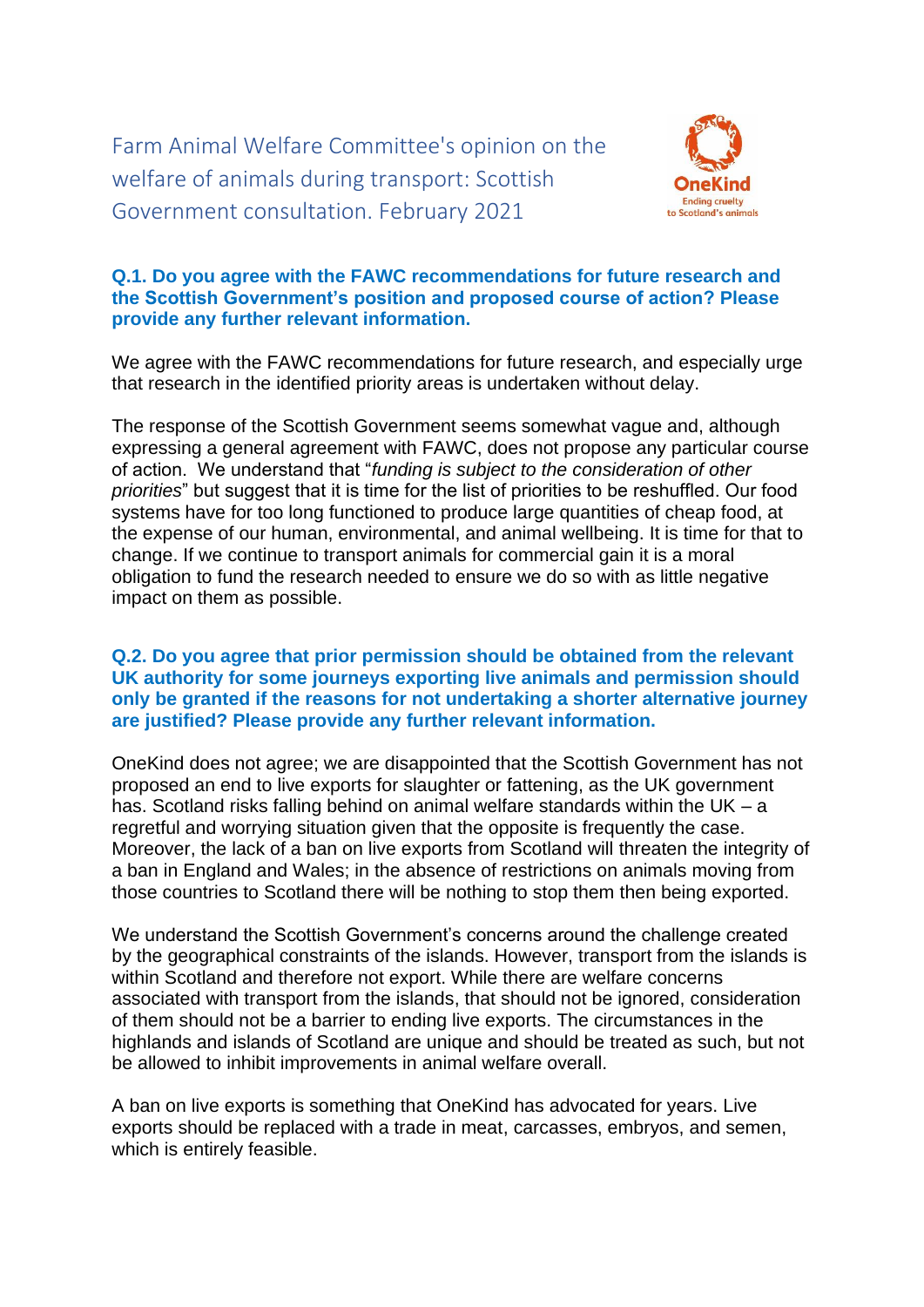Live exports are unnecessary and harmful to animal welfare. There are well documented welfare concerns attached to long journeys in general, as well as specific concerns caused by aspects of export, such as border controls. FAWC found that facilities at Ramsgate port, for example, were inadequate to allow inspection of individual animals to assess fitness for transport. (Notably, they found that the opposite was true of facilities at Aberdeen, where animals from Orkney and Shetland arrive, supporting our request that the Scottish Government consider transport from the islands separately to live export.)

Other concerns include the possibility of lower standards in destination countries, extension of journeys due to border control procedures, and the additional welfare risks of sea crossings.

A [series of](https://www.animal-welfare-foundation.org/files/downloads/Download_Presseberichte/DG_SANTE_OVERVIEW_REPORT_-_Welfare_of_animals_exported_by_road.pdf) audits carried out by the European Commission Directorate-General Health and Food Safety (DG Sante) between 2017 and 2019, on the welfare of animals exported by road, highlighted various problems, including:

- Transport of unweaned and unfit animals
- Vehicle guidelines not being followed, including unweaned animals being transported in vehicles with inadequate drinkers and partitions
- Poor animal handling
- A lack of follow-up on reports of non-compliance, and the fact that severity of non-compliance is not specified, giving no picture of the extent of reduced welfare caused
- Inadequate inspections, record-keeping and co-ordination throughout the systems, and a lack of technology required for member states (MS) and the Commission to monitor and evaluate transport, meaning it is impossible to have an overview of welfare conditions
- Lack of compliance once vehicles leave the EU
- Serious welfare risks at EU borders, including extended waits in high temperatures at the Bulgaria-Turkey border and departure of inadequate vessels carrying livestock from Romania

Once animals have left the UK their welfare is outside of our control or influence. Banning live exports would help us fulfil our responsibility to ensure life-long good welfare for our farmed animals.

Returning to the issue of transport from the islands, we recommend that one of the key approaches is to rebuild a network of small local abattoirs. This will improve animal welfare throughout Scotland by reducing journey times but will also be part of a solution to the challenges faced by the islands.

Furthermore, it should be part of a larger scale and necessary reform of our animal farming practices. We welcome the statement from the Scottish Government that:

## "*We will also consider how government policy and retailers might better enable regional supply chains and support essential infrastructure like abattoirs*."

We would urge you to go further and see the return of local abattoirs as part of a fundamental shift back to smaller scale, less intensive farming and a return to locally produced food and short supply chains. The urgent necessity of this is evident in all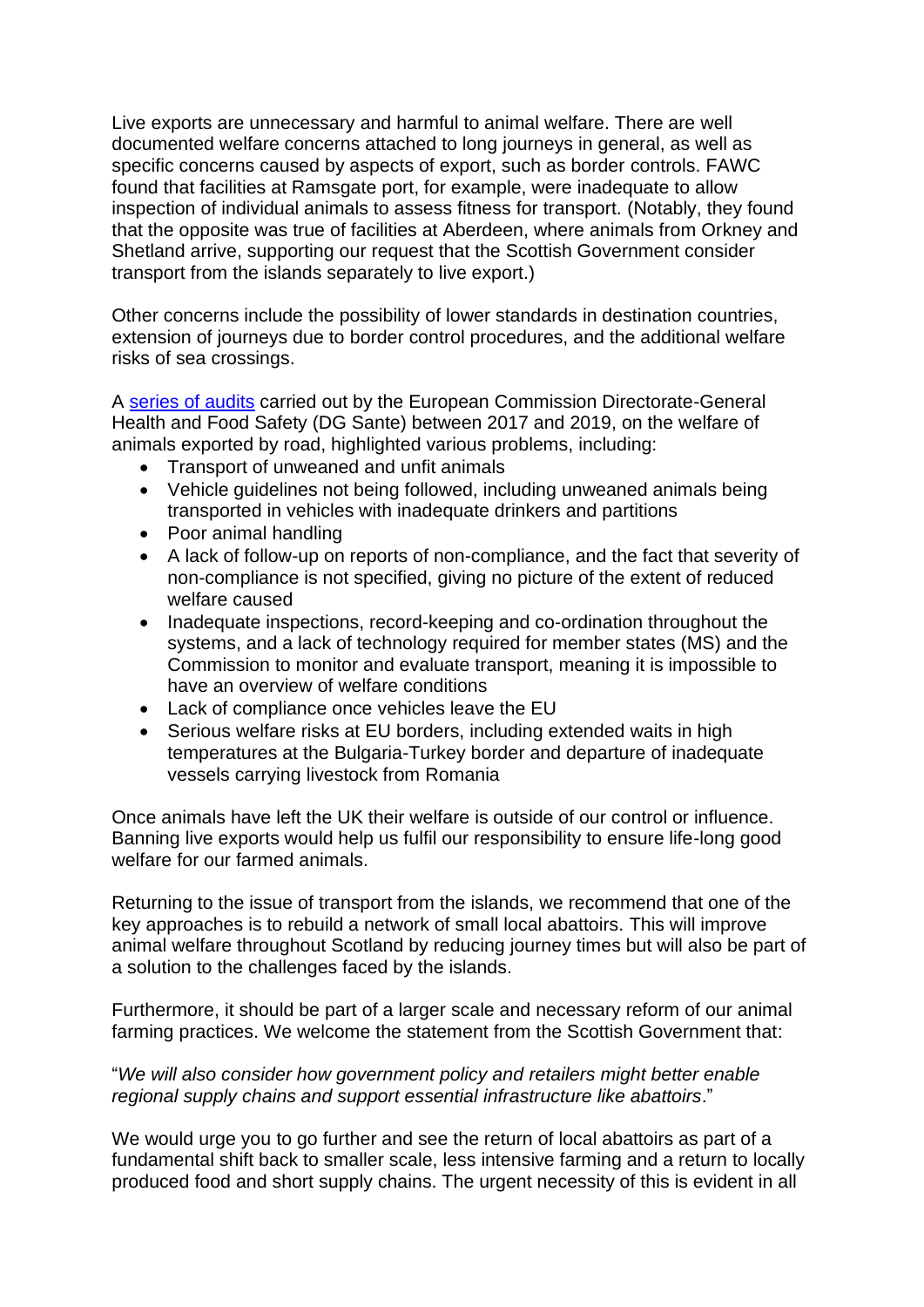of the crises we are currently facing: climate change, biodiversity loss, and the spread of viruses and zoonotic diseases all have well-evidenced links to agri-food systems and intensive animal farming. Dramatic change is recommended by, for example, the [United Nations Development Programme](http://hdr.undp.org/sites/default/files/hdr2020.pdf) and [Chatham House](https://www.chathamhouse.org/sites/default/files/2021-02/2021-02-03-food-system-biodiversity-loss-benton-et-al_0.pdf) and the [United Nations Environment Programme,](https://www.chathamhouse.org/sites/default/files/2021-02/2021-02-03-food-system-biodiversity-loss-benton-et-al_0.pdf) amongst others, The Scottish Food Coalition have excellent [recommendations](http://www.foodcoalition.scot/uploads/6/2/6/8/62689573/sfc_manifesto_asks_2020.pdf) for beginning the necessary work in Scotland.

Within Scotland there is a strong demand amongst farmers and other stakeholders for a return to a network of small, local abattoirs. Animal welfare is one of the main reasons given, alongside: meat quality; providing value-added local, traceable meat; sustaining rural communities and economies; environmental sustainability; and providing niche services such as those required for organic or low-carbon businesses or raising native breeds (i.e exactly the type of businesses that need to be supported as we transition to less intensive animal farming).

There are examples of farmers already reaping these benefits in Scotland, such as [Peelham Farm,](https://www.peelham.co.uk/) which raises organic, free range cattle, sheep and pigs, and has an on-farm butchery. Such welfare friendly initiatives should be supported financially and otherwise; Scotland's current agricultural policies do not do so sufficiently.

The Scottish Government report *[Assessing the Viability and Sustainability of Mobile](https://www.gov.scot/publications/assessing-viability-sustainability-mobile-abattoirs-scotland/)  [Abattoirs in Scotland \(2020\)](https://www.gov.scot/publications/assessing-viability-sustainability-mobile-abattoirs-scotland/)* found that most farmers "*were supportive of a "local" abattoir service, regardless of whether this was mobile or a static service*." Other stakeholders were also supportive, including most butchers questioned and the Orkney auction mart. Orkney, despite having a high density of cattle and a strong local provenance brand, does not have a slaughterhouse.

A report by the UK All Party Parliamentary Group for Animal Welfare (APPGAW), *[The Future for Small Abattoirs in the UK \(2020\)](https://www.apgaw.org/wp-content/uploads/2020/06/The-Future-for-Small-Abattoirs-in-the-UK.pdf)*, concluded that:

"*Loss of [small abattoirs] will be detrimental for the communities who live and work in rural areas, for animal welfare and for the rural economy*."

And that:

"*small, well geographically distributed abattoirs provide the opportunity for transport to slaughter to be shortened and this meets the Government's objective that opportunities should be sought for a short, single journey. They may also help to reduce illegal slaughter, facilitate emergency slaughter, provide slaughter for wider species and benefit the welfare of animals born and reared on a single farm by avoiding mixing of unfamiliar animals."*

They quote a farmer from Orkney:

*"Small abattoirs give small lots of native breeds experienced, relaxed handling, giving the animals the time they need to feel confident to move calmly to the stunning area."*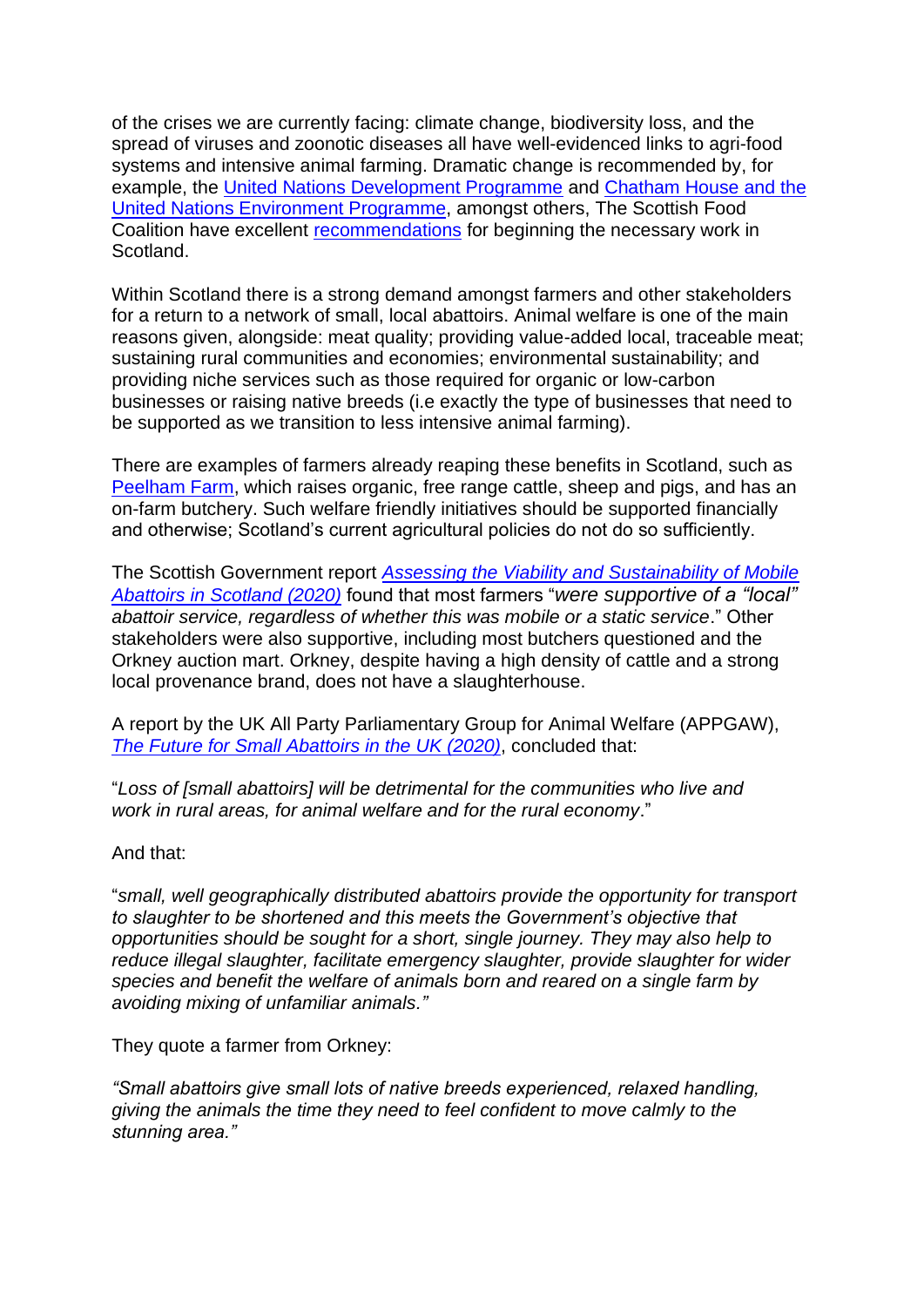APPGAW also noted additional animal welfare benefits that small abattoirs can bring. For example, frequently the Official Veterinarian for small abattoirs sees animals being slaughtered that come from local crofts, who are her/his clients. S/he can provide those clients with information gained from ante and post mortem inspections about changes to husbandry practices that could improve health and welfare.

We were pleased to note the formation of an Abattoir Sector Group following this report, whose goal is to help the UK and devolved governments to restore a network of small abattoirs. We encourage the Scottish Government to engage with them fully.

Thus, we urge the Scottish Government to support the return of a network of small abattoirs, either mobile or static, as part of a wider reform of the agricultural support framework and our food system. Animal welfare must be prioritised above other considerations that have historically been so, such as commerce and the production of high-volume, cheap food.

As long as the requirement for some transport for the islands remains, we do not oppose there being certain derogations to, for example, maximum journey times, as long as welfare continues to be prioritised, as it has been with superior conditions on ferries.

## **Q.3. Do you agree with the Scottish Government's position on determining fitness for transport and proposed course of action? Please provide any further relevant information.**

Yes, we agree with both the FAWC recommendations and the Scottish Government's response to them: an improved definition of fitness for travel; education and guidance on determining fitness; and a review of penalties for transporting unfit animals will all reduce the instances of unfit animals being transported.

The EC pilot [project](https://ec.europa.eu/food/sites/food/files/animals/docs/aw_prac_transport_pilot-report.pdf) aimed at improving animal welfare during transport produced and disseminated detailed guides and factsheets, and the impact assessment reported good levels of satisfaction and improved knowledge in workers surveyed afterwards. However, they have possibly not been well utilised in the UK. Relaunching and promoting them more widely could help improve knowledge, including of how to identify fitness for transport. The latter would be facilitated by a clear definition, so we agree with re-examining it to ensure that it is not open to misinterpretation.

We also agree that the recent Animals and Wildlife (Penalties, Protections and Powers) (Scotland) Act 2020 provides an opportunity to introduce alternative penalties such as Fixed Penalty Notices for transport offences, and support the Scottish Government doing so. Further research into the motivations of people who breach current legislation will be valuable in deciding how best to tackle it.

## **Q.4. Do you agree that there should be no distinction between registered and unregistered horses in future legislation on welfare during transport? Please provide any further relevant information.**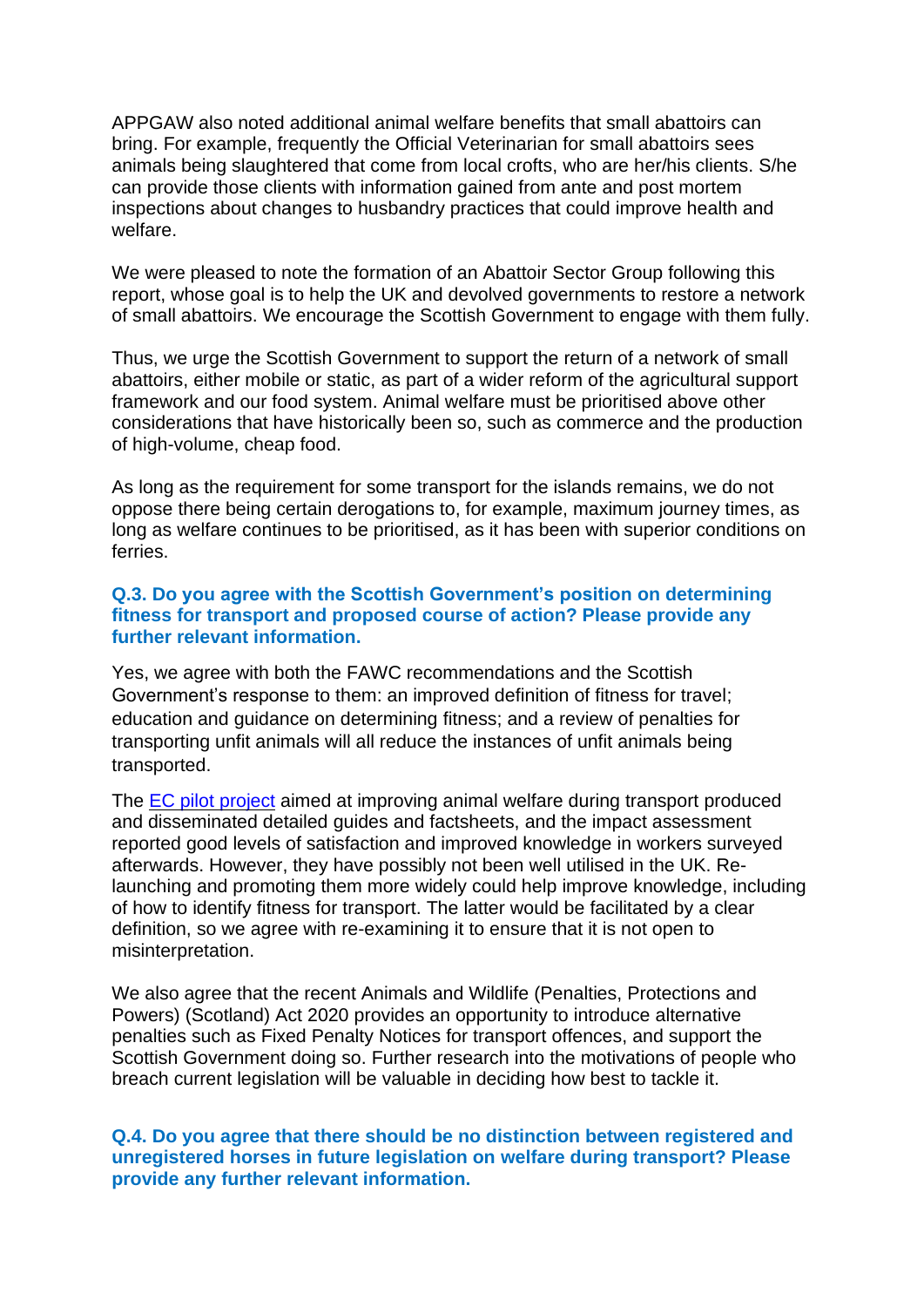Yes, we agree that there should be no distinction between registered and unregistered horses, due to the welfare risks highlighted by FAWC. If the Scottish Government agrees with this "*in principle*" then that principle should be followed. Exempting certain owners or hauliers dependant on their "*ability to provide for welfare needs during transport*" opens up the possibility of biased decision making and welfare risks. For those with registered equines and the ability to provide high welfare during transport, a requirement to obtain the necessary certificates is not too onerous.

## **Q.5. Do you agree with the Scottish Government's position on the means of transport and proposed course of action? Please provide any further relevant information.**

We agree with the FAWC recommendation that all vehicles that transport livestock and horses should be inspected by vehicle approval bodies, regardless of journey length, and accelerometers retrofitted to provide evidence of driving conditions when there is cause for concern.

We do not agree with the Scottish Government that these should be dependent on "*a proportionate and risk-based approach*". The welfare risks must take precedence over other risks, which presumably will be of an administrative, logistical, or financial nature. Prioritising the welfare of sentient beings above such concerns is a moral obligation.

# **Q.6. Do you agree with the Scottish Government's position on the maximum time an animal may spend at market and proposed course of action? Please provide any further relevant information.**

Yes, we agree with the FAWC recommendations and the Scottish Government's position of agreeing with them. We urge the Scottish Government to ensure that this position leads to action. As long as animals continue to be traded at markets measures to improve and ensure their welfare are necessary.

## **Q.7. Do you agree with the Scottish Government's position on space allowances for animals in transport and proposed course of action? Please provide any further relevant information.**

We agree with setting species-specific minimum headroom heights. However, measuring the height at the head is problematic, as explained in the [EFSA scientific](https://efsa.onlinelibrary.wiley.com/doi/10.2903/j.efsa.2011.1966)  [opinion concerning the welfare of animals during transport \(2011\):](https://efsa.onlinelibrary.wiley.com/doi/10.2903/j.efsa.2011.1966)

*"For cattle that tend to stand during the journey, the ceiling must be set well above all the animals when they are standing with their heads up in a natural position. This headroom will ensure adequate freedom of movement. However, it remains unclear from this statement, how the height of the animal is determined. One definition of the height of cattle is taken as the height at the withers. The range in height can vary between animals. Therefore, it is recommended to determine the height of the deck or compartment as the space between the withers of the tallest animal per deck*."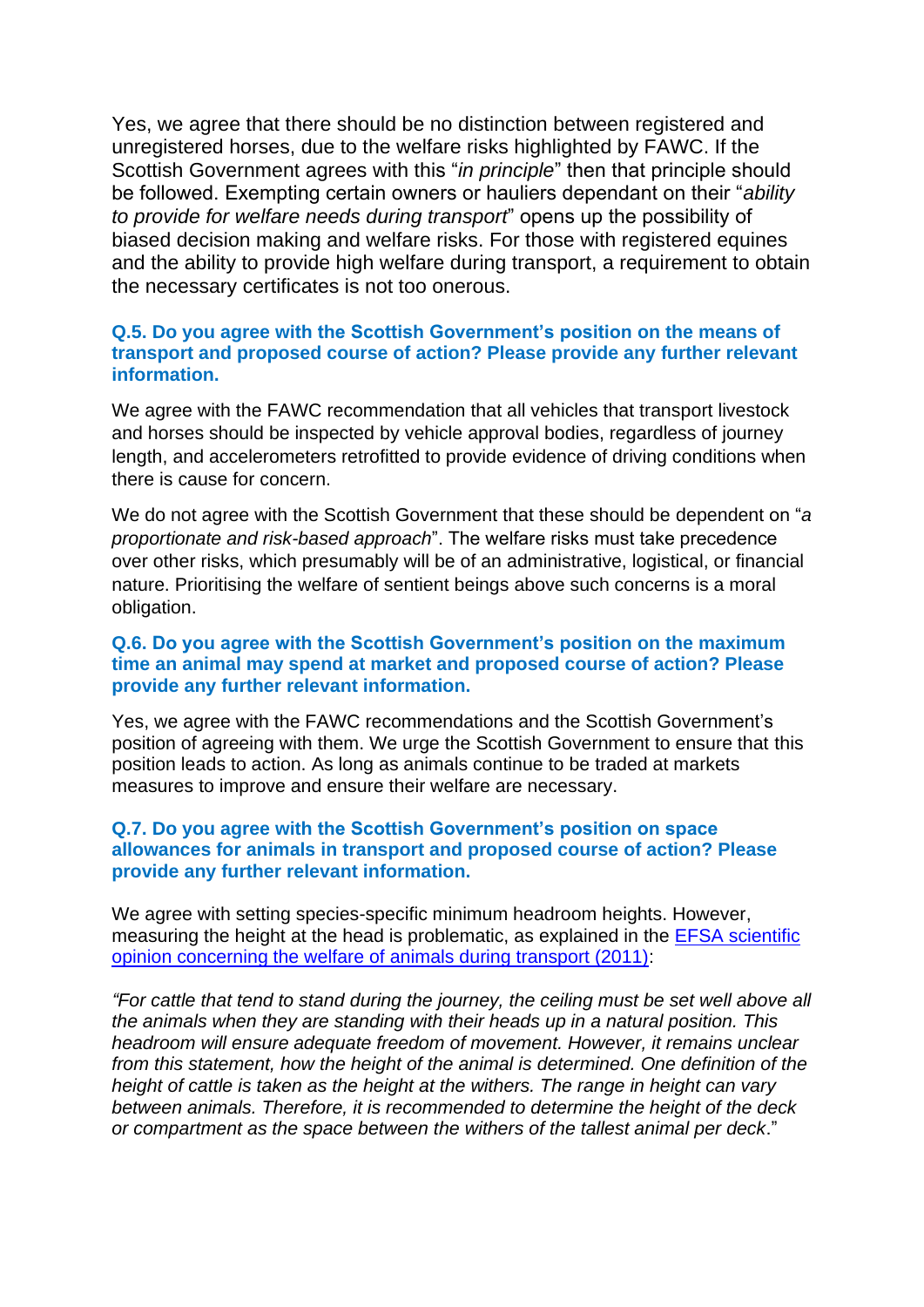We agree with this recommendation to measure the height of the tallest animal at the withers, for all species. Research conducted on this topic, and future reforms, should use this as their standard measurement. Currently, we support following the headroom recommendations of Eurogroup for Animals in their white paper, *[Live](https://www.eurogroupforanimals.org/sites/eurogroup/files/2021-01/2020_01_27_efa_transport_white_paper_0.pdf)  [Animal Transport: Time to Change the Rules \(2021\).](https://www.eurogroupforanimals.org/sites/eurogroup/files/2021-01/2020_01_27_efa_transport_white_paper_0.pdf)*

We agree that allometric principles should be used as a basis for future space allowance calculations. We understand the Scottish Government's desire to research how this would be implemented; this research should be carried out without delay and the results should inform regulatory reform.

# **Q.8. Do you agree with the Scottish Government's position on transport practices and proposed course of action? Please provide any further relevant information.**

We support the FAWC recommendation that all animals being transported should be protected by the same regulation, whether that transport is for commercial purposes or not. This will ensure consistent strict adherence to welfare standards. For those who are transporting animals with sufficiently high welfare, obtaining the required certification and authorisation is not too onerous. Anybody transporting animals in sub-standard conditions must be required to make improvements.

## **Q.9. Do you agree with the Scottish Government's position on thermal conditions and ventilation for animals in transport and proposed course of action? Please provide any further relevant information.**

We agree that FAWC's recommended temperature ranges should be used as a guide in the way proposed by FAWC, and that further research and evidence would help inform further refinement of these parameters.

We are glad that the Scottish Government also agrees, "*in principle*." However, we are concerned that the Scottish Government's failure to actually propose a course of action, and the use of the word "*could*", imply a lack of commitment to make the necessary changes.

OneKind urges the Scottish Government to commission the required research without delay, as we agree with FAWC that this is a research priority, and to then introduce species and age specific temperature and ventilation requirements, based on the findings.

Both the FAWC and SRUC recommendations mention that it is necessary to distinguish between different ages and categories within species, as well as between species, as requirements can vary widely for various factors including temperature. Some examples regarding temperature include:

• Newly hatched chicks have specific micro-environmental requirements, including a narrower temperature range. The current SRUC advice, until evidence gaps are filled, is for chicks to be transported in a micro-climate of around 25°C and 60% relative humidity.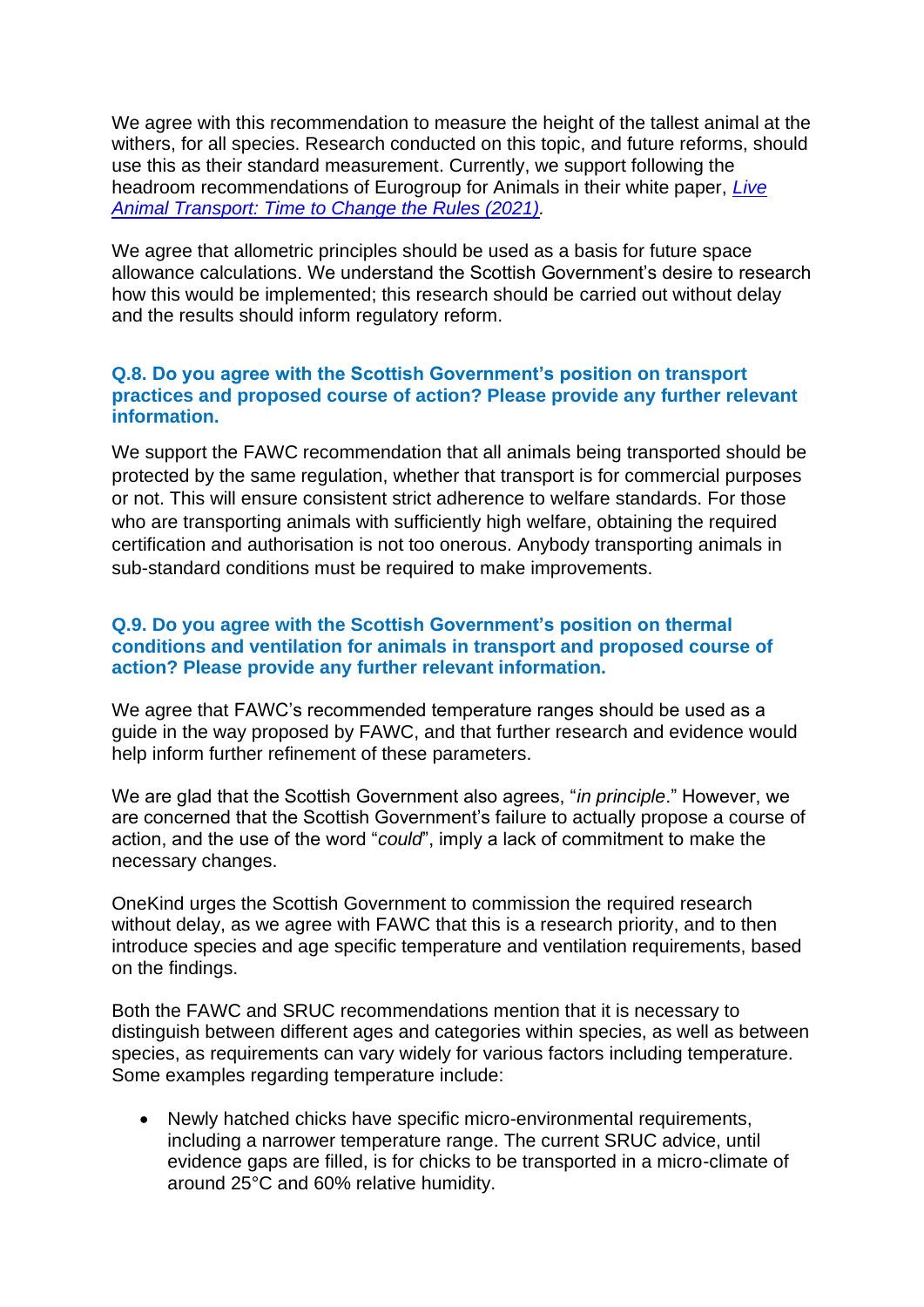- Young piglets are relatively weak and sensitive to low temperatures.
- In horses, there are temperature tolerance differences between and within breeds.
- STUC found that: "*Subjecting goats to even 2-hour road transportation with high ambient temperatures can generate major physiological and muscle metabolism responses*."

Poultry should have tighter requirements, as they are more vulnerable to the effects of temperature. The SRUC review concluded that:

"*A range of studies confirm the heterogeneity of thermal loads on transporters under different ambient temperatures (up to 40 degree differences between different locations have been recorded). It is thus possible for birds to suffer hyperthermia and hypothermia at different locations in the same truck. Modelling studies suggest that mechanical ventilation can provide a solution to these issues and thus this and temperature monitoring is strongly recommended for all poultry transport vehicles*."

Although, elsewhere, they refer to this recommendation for journeys over four hours, OneKind is concerned that this is a somewhat arbitrary cut-off point and there is a risk that birds could still suffer from temperature related stress within that time. Additionally, a four-hour planned journey time can easily end up being extended by unexpected delays.

Thus, we would recommend a requirement that all vehicles used to transport poultry must have a thermo-regulation system to maintain consistent internal temperatures within the specified range.

# **Q.10. Do you agree with the Scottish Government's position on maximum journey length and proposed course of action? Please provide any further relevant information.**

OneKind believes that all transport of farmed animals for fattening or slaughter should be minimised, and animals slaughtered as close as possible to their place of birth and rearing. There should be a shift towards a trade in meat and carcasses, embryos and semen. As such, we agree with the conclusion of the SRUC review that:

"*The over-riding concern should be to minimise transport time (as proper recovery is unlikely to be achieved during a feasible rest period), whilst meeting the requirements of some species for food and water.*"

## And with FAWC that:

"*FAWC recommends that animals are only transported if it is absolutely necessary, and that the most welfare considerate route is chosen […] Therefore, animals should not be transported longer distances if suitable alternatives are available*."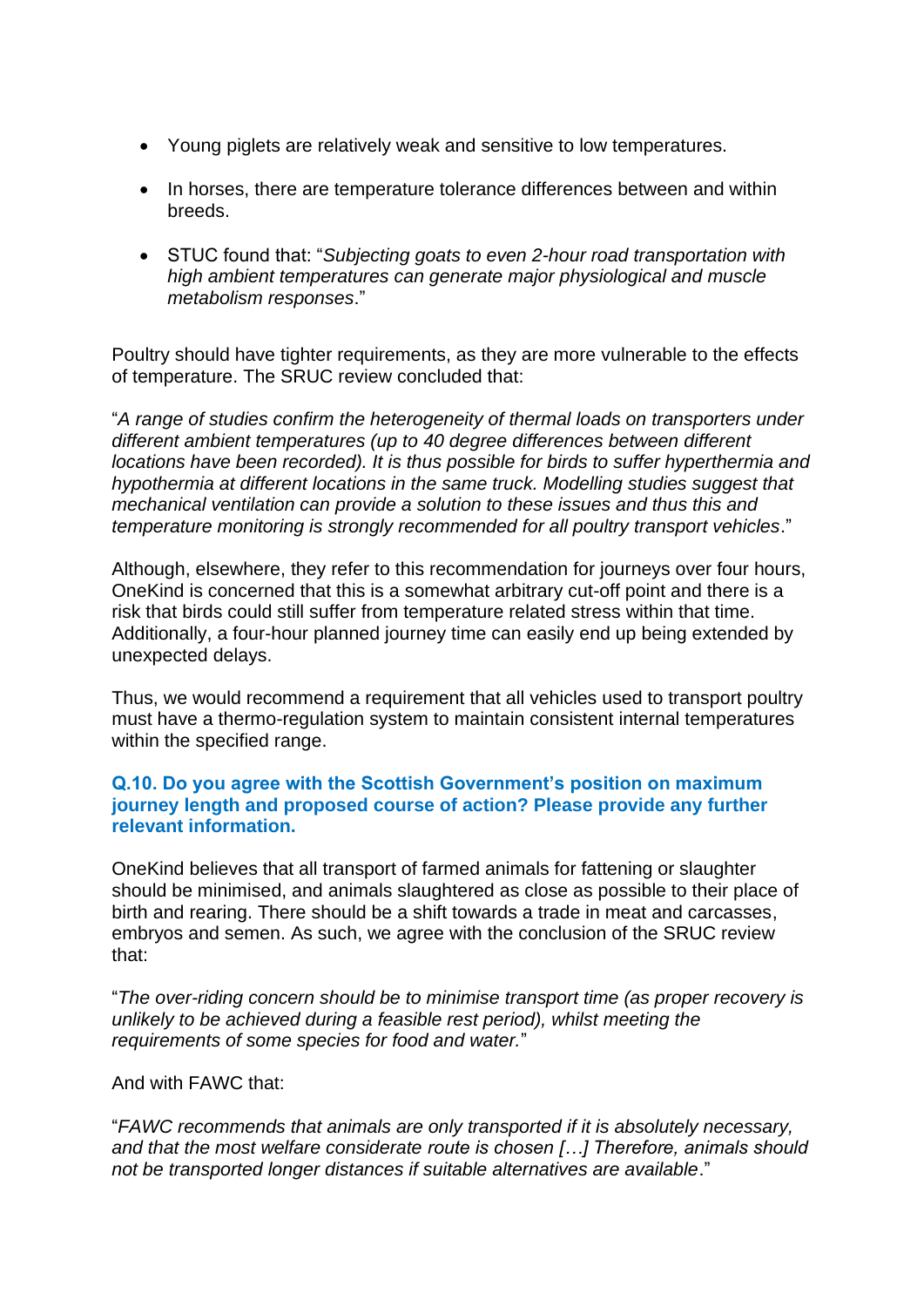While FAWC made this statement in relation to live exports we believe that it applies equally to journeys within the UK.

For those journeys that remain, we recommend a maximum journey time of eight hours for all adult mammals, reduced to four hours if they are young or end-ofproduction, and four hours for poultry; this is in line with Eurogroup for Animals wellevidenced [proposal.](https://www.eurogroupforanimals.org/sites/eurogroup/files/2021-01/2020_01_27_efa_transport_white_paper_0.pdf)

We therefore accept the FAWC proposed maximum journey times, as an improvement on the current situation, if they are genuinely treated as maximums not norms, and are part of a continued commitment to transition to local slaughter and fewer, shorter journeys.

That transition must include a review to:

"*identify where abattoirs need to be sited in order to meet the needs of farmers and to minimise journey times and thereby meet the welfare needs of animals,*"

#### and

"*further research into the feasibility of the economics, design and use of mobile slaughter facilities so as to reduce the need to transport animals over long distances particularly with regard to sea crossings*."

As discussed in detail in response to a previous question, these provisions are necessary to reduce journey times overall and will also address the concerns of the Scottish Government related to animal transport from the islands. As stated previously, we are not opposed to certain derogations for animals being transported from the islands, as long as the proposed measures are taken to minimise the required journeys, and the welfare of the animals that do make those trips continues to be prioritised.

# **Q.11 Do you agree with the Scottish Government's position on mid-journey breaks and proposed course of action? Please provide any further relevant information.**

We agree with the Scottish Government that driver and animal rest periods should be aligned if possible, but that it is unclear whether this would work in practice and further research is required.

FAWC somewhat contradict themselves in their recommendation on this point – they state that:

"*A rest period must allow the animals to exhibit normal behaviour. Therefore, a rest period is not considered rest if the animals are on concrete, in a pen with minimal bedding, or time on a lorry that is not moving. A mid-journey break would not be considered an actual rest but an opportunity for the driver to make any checks on the animals in transit, and to allow the driver to rest.*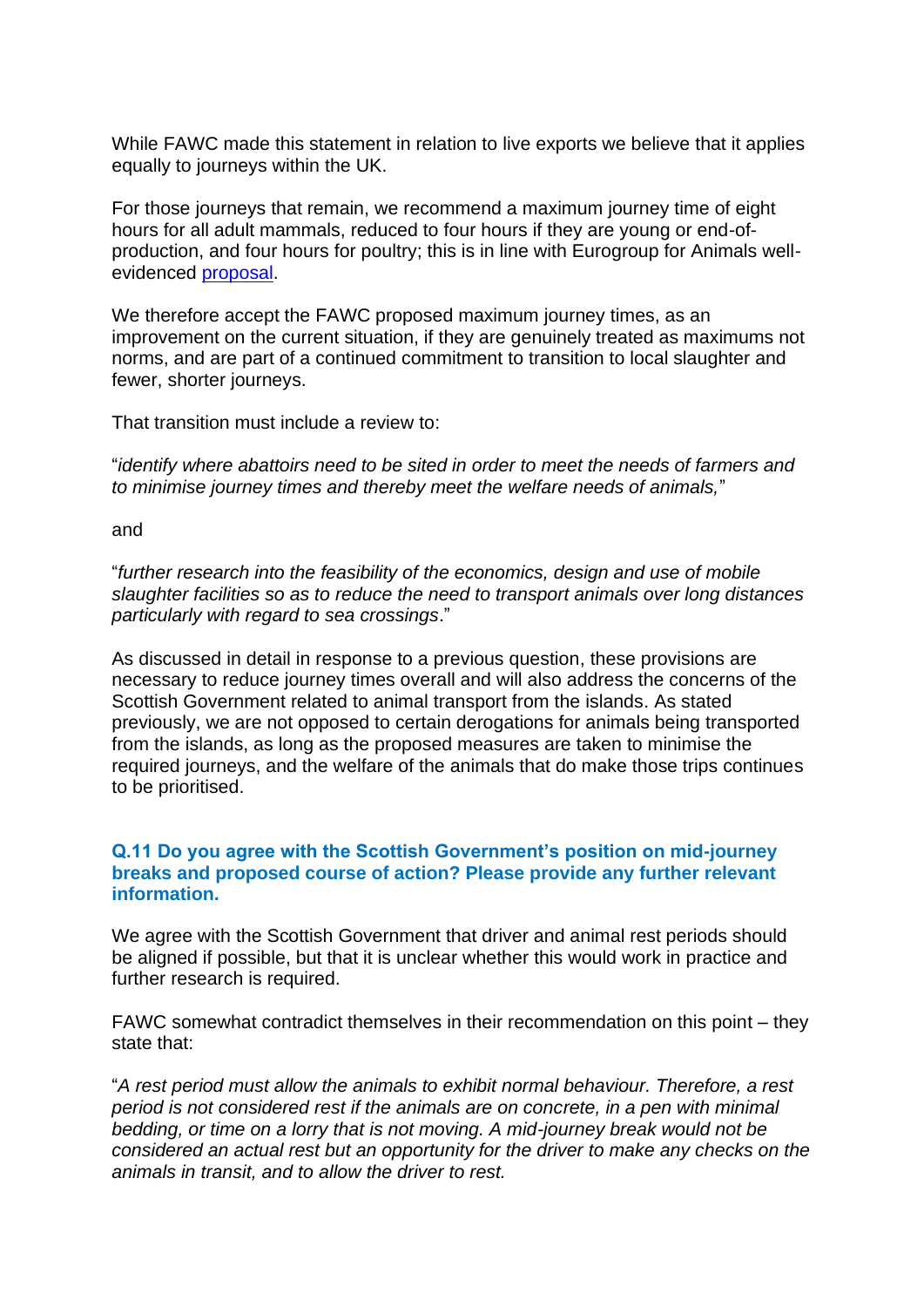*[…] The 1/2005 Regulation stipulates that the 1 hour journey break is a minimum (and therefore a longer break is supported). However, a concern arises from this as there is a need to limit the overall journey length whilst ensuring the animals are suitably rested and allowed to eat or drink during the rest period. Evidence has indicated that sheep may require a 3 hour mid-journey rest break so that they are able to eat and drink. Different species or subgroup-specific (young, juvenile, adult or end of life) will require different rest periods to allow them to adequately rest, and to consume feed or water and stocking density must be suitable to facilitate rest and access to food/water."*

Their recommendation for 45-minute breaks every 4.5 hours does not seem to reflect these statements.

The provision of rest stops may appear benign but in practice can allow for repeated unloading and re-loading, which is stressful for the animals and exposes them to the risk of rough handling, contrary to their welfare. The 2002 [Report of the Scientific](https://ec.europa.eu/food/sites/food/files/safety/docs/sci-com_scah_out71_en.pdf)  [Committee on Animal Health and Animal Welfare on the welfare of animals during](https://ec.europa.eu/food/sites/food/files/safety/docs/sci-com_scah_out71_en.pdf)  [transport \(details for horses, pigs, sheep and cattle\)](https://ec.europa.eu/food/sites/food/files/safety/docs/sci-com_scah_out71_en.pdf) stated: "*For most livestock transport, loading, with associated handling or driving, is the most stressful part. Unloading is often also stressful. The disturbing aspects are fear, and sometimes pain, caused by humans; forced physical exercise especially on steep ramps; and stress caused by the unfamiliar loading procedure, vehicle conditions and social contacts. There is also increased risk of injury. Poor welfare during loading is evident from a range of measures including: stopping, turning and being difficult to drive, fear induced vocalisations, high heart rate, high cortisol concentration in plasma or saliva and high concentrations of other hormones*."

Despite the concern about loading and unloading, we do not support the provision of rest on board the vehicle either, as this allows no respite from overcrowding, high or low temperatures, dirty flooring etc and does not ensure proper observation of the animals, provision of food and water for each individual, or the ability to relax and recover.

These difficulties, along with many others, support the point that animal transport should be minimised, and remaining journeys should be short.

**Q.12 Do you agree with the recommendation that anyone who transports livestock, poultry or horses should require transporter authorisation and a Certificate of Competence, including if they only transport animals on short journeys? Please provide any further relevant information.**

We agree with FAWC that all drivers should require a certificate of competence, regardless of journey length.

**Q.13 Do you agree with the Scottish Government's position on transportation of animals by sea and proposed course of action? Please provide any further relevant information.**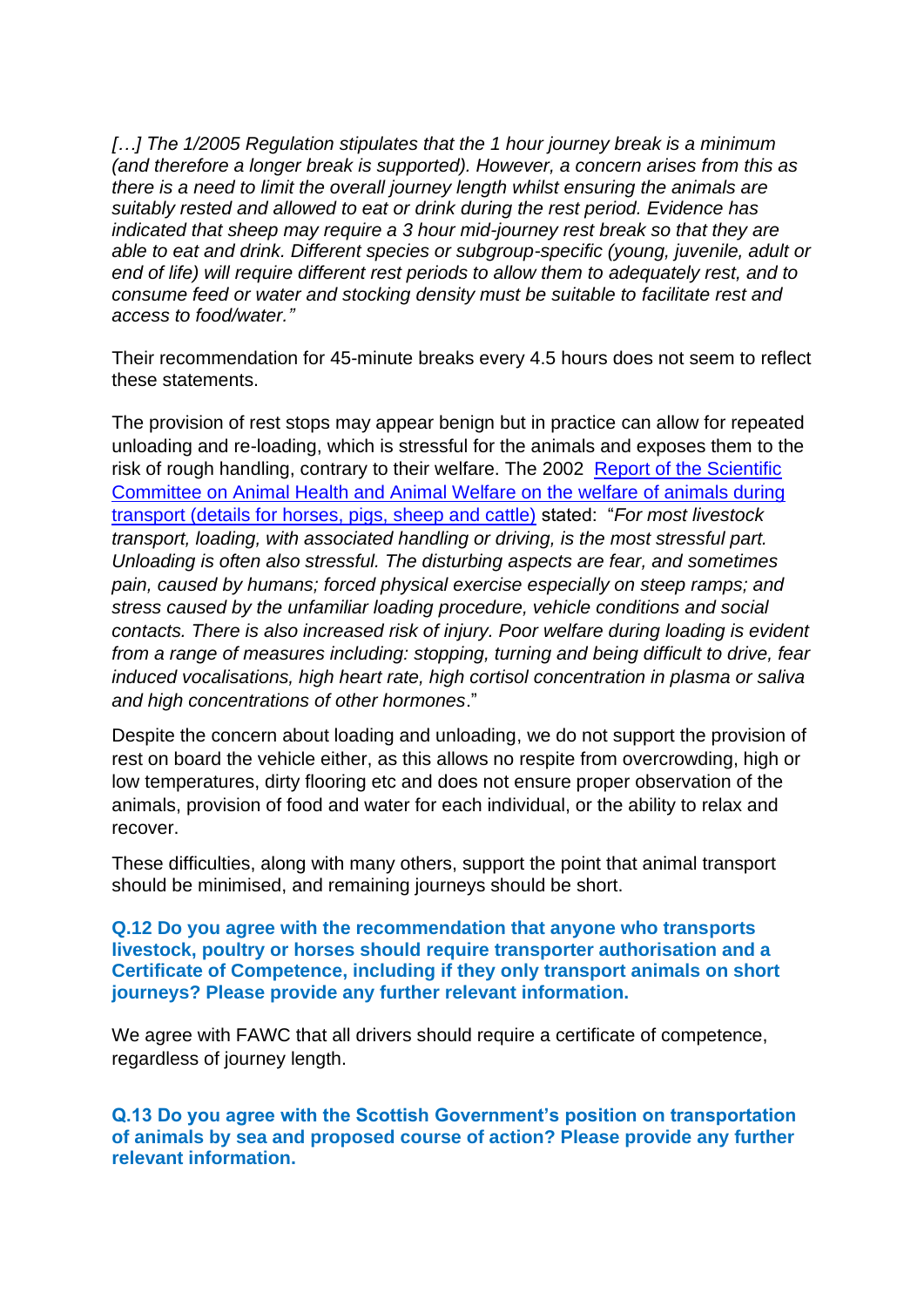In general, OneKind agrees with the position of the Scottish Government on transportation of animals by sea. We note the superior conditions and specialised systems in place on the ferries transporting animals from the islands and understand that these have been developed over the years to prioritise welfare, informed by knowledge and experience. We agree that this should be taken into consideration when evaluating and regulating these journeys.

However, we do not agree with the concept of 'neutral time'. While the time spent on these ferries may not be equivalent to road or other travel, it is also not equivalent to farm accommodation. It seems likely that there will be effects on the animals from the movement, from being in an unfamiliar environment, and possibly from other factors. Exactly what those effects are, and the welfare implications, should be explored more thus we welcome the Scottish Government's willingness to support research in this area.

Such research and any regulatory reform must occur alongside a continual shift to fewer and shorter journeys, as detailed in some of our responses to previous questions.

# **Q.14. Do you agree the Scottish Government should consider the proposed review on research into transportation by rail or air alongside other research priorities? Please provide any further relevant information.**

Whilst OneKind supports necessary research in any area that potentially impacts animal welfare, we do not see transport by air or rail as a research priority as it has limited application in Scotland. We would prefer that the Scottish Government invests in measures that will reduce the transport of animals overall, and in other research that is much needed to improve welfare during transport by road and sea, as discussed elsewhere in this response.

However, this position assumes our request that live exports be banned is met. If animals continue to be exported outside of the UK then we lose control over any further transport they may have to endure. It was recently [disclosed](https://www.thetimes.co.uk/article/cruelty-of-long-haul-for-sheep-transported-from-scotland-to-france-via-ireland-6hw65fjj0) that more than 1500 sheep shipped from Cairnryan to Larne last year ended up being transported on to an unknown destination in mainland Europe or further afield, despite journey logs showing their final destination as the Republic of Ireland.

Ireland is currently investigating the feasibility of [transporting unweaned calves by air](https://www.farmersjournal.ie/900-calves-to-fly-to-belgium-next-spring-589031) to mainland Europe. If transporting animals from Ireland by air becomes routine, and the final destination of Scottish animals cannot be guaranteed, then air transportation does become a priority concern. However, welfare standards would be beyond the control of the Scottish (or UK) Government, thus investment in research on the topic would not necessarily be beneficial.

This, once again, highlights the need for a ban on live exports.

**Q.15 Do you agree with the Scottish Government's position on the collection and use of feedback to identify welfare risks in transport and proposed course of action? Please provide any further relevant information.**